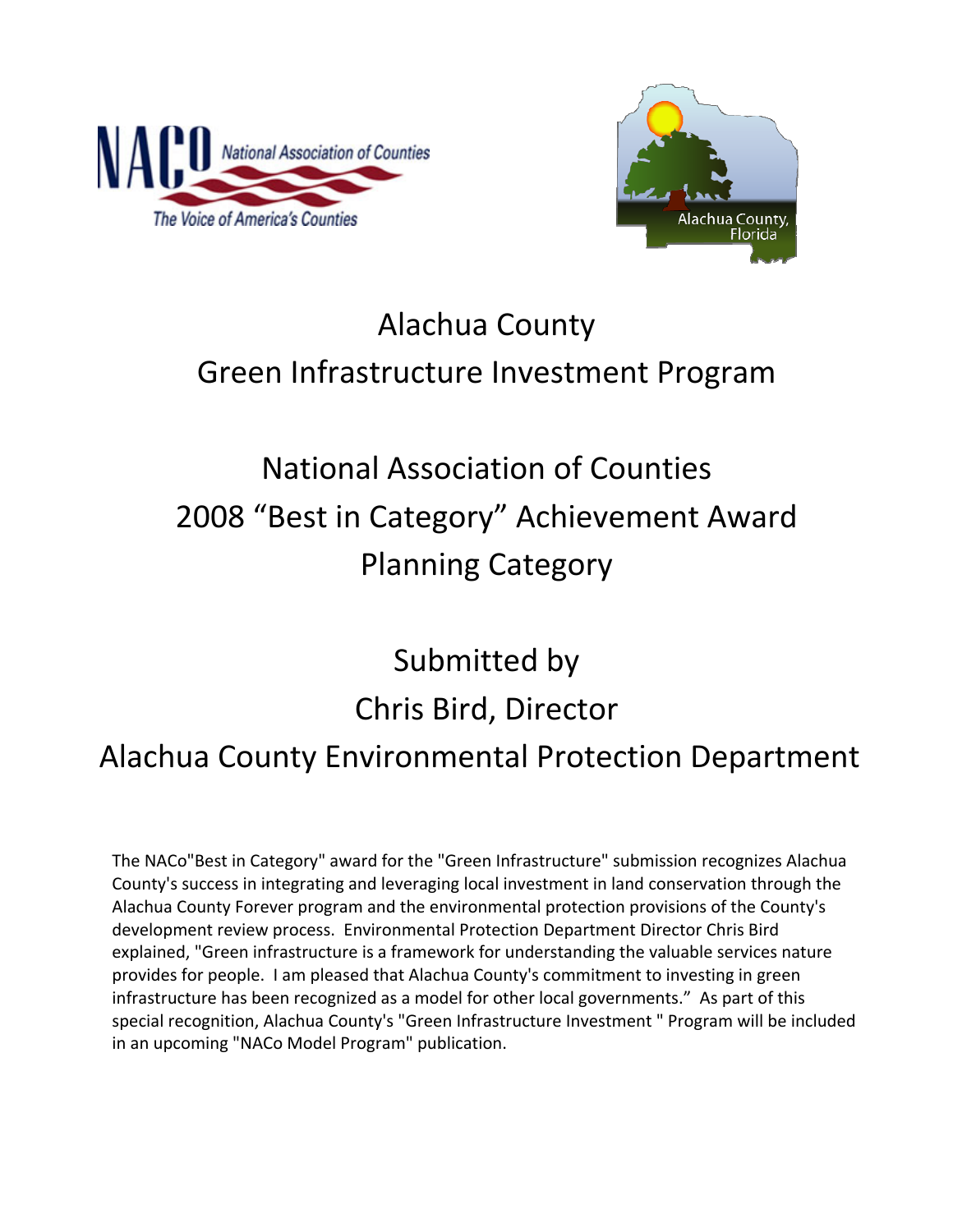### **1. Abstract of the Program**

Alachua County, FL has implemented a comprehensive green infrastructure program that integrates community investments in private and public green assets. Green infrastructure is a framework for recognizing the valuable services that nature provides for the human environment. Key program components include the Comprehensive Plan, Alachua County Forever land acquisitions, and a unique governance structure which promotes systems thinking, collaboration, and public participation.

Dynamic citizen advisory boards and other public participation venues provide County Commissioners and staff with valuable input on program policies, direction and performance. New web-based, information‐sharing technologies have been deployed to support program operation based upon principles of shared information, user‐friendly interfaces, and public access. Budget‐aligned program performance data is reported using web-based applications and publicly accessible web dashboards.

### **2. The Problem/Need for the Program**

"Plans to protect air and water, wilderness and wildlife are in fact plans to protect man" -Stuart Udall Like most counties, Alachua County has grappled with the negative impacts of suburbanization on natural systems, agriculture, and quality of life. In addition to the loss of forests, farms, and natural areas, past land development practices have been linked to water quality degradation.

In response to local concerns about cumulative loss of natural areas, farms, and forests and water quality degradation, two citizen‐based local initiatives received "landslide" approvals in the 2000 General Election. A dedicated local funding source was approved for a new conservation land acquisition program, Alachua County Forever, financed by a property tax increase. Also, the County's authority to enforce minimum water quality standards within its 9 municipalities was confirmed in recognition that pollution doesn't recognize city limits.

Alachua County is anticipating an accelerated population growth over the next few decades, with projected waves of relocation residents including retired baby boomers, migration from southern Florida, and coastal residents increasingly anxious about sea level rise. This predicted influx will only increase the investment value of a diverse and sustainable portfolio of local green infrastructure assets.

Since the mid 1990s, Alachua County has also experienced a sequence of extreme weather events, with historic floods, droughts, and wildfires culminating in a 2004 barrage of hurricanes. Predictions for Alachua County's climate change future suggest even greater extremes in weather conditions, temperatures, and water levels. The critical relationship between green infrastructure and local capacity for climate change mitigation and adaption is becoming clearer. A climate change planning expert recently advised Alachua County that the best local "return on investment" for adapting to climate change is protecting wetlands and floodplains.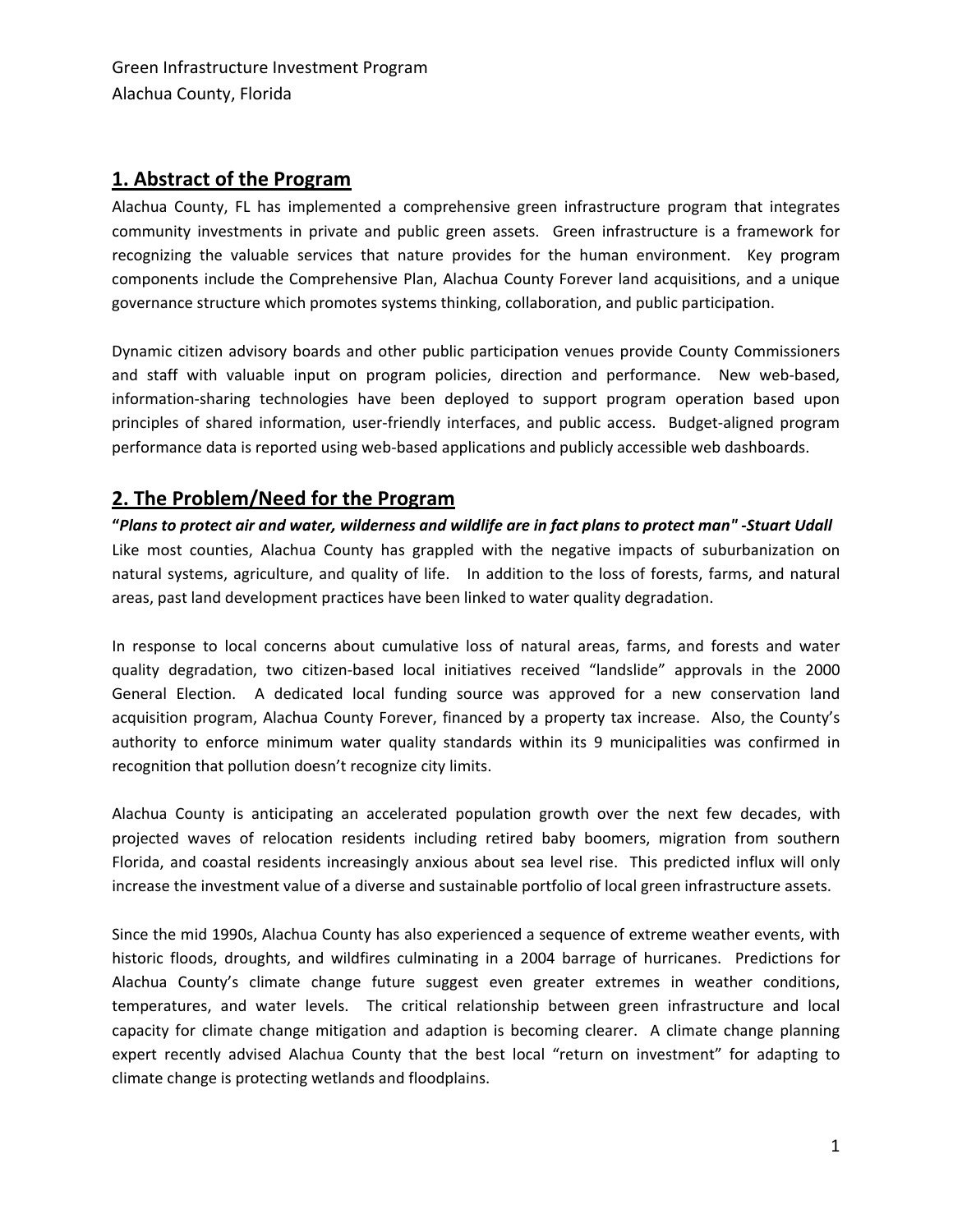### **3. Description of the Program**

Alachua County's investment program for green infrastructure relies on three major elements: the Comprehensive Plan, Alachua County Forever, and a Governance Structure which emphasizes interdepartmental collaboration, systems thinking, performance management, and public involvement.

#### **Comprehensive Plan and Implementing Regulations: A Green Infrastructure Framework**

Florida law requires local governments to update their comprehensive land use plans and regulations on a 7 to 10 year cycle. The state encourages locals to go beyond minimum standards, in deference to community vision, values, policies and practices. Certain state limits related to property and agricultural rights are mandated. A key objective of Alachua County's updated Comprehensive Plan (Plan) was to improve ways to manage conflicts between development, agricultural, and environmental uses.

In May 2005 the updated Plan went into effect. The Plan includes a "greenprint" for establishing a comprehensive green infrastructure portfolio in conjunction with a blueprint for land development and conventional infrastructure. The Plan is embedded with specific policies that require or incentivize the establishment of green infrastructure assets on public and private property. The Plan update process was not without controversy, ultimately requiring a negotiated settlement agreement to resolve conflicts among agricultural, environmental, and development interests. The Plan now requires developers to begin their design with deference to green infrastructure, instead of as an afterthought.

The Plan identifies six categories of protected conservation resources: wetlands, surface waters, floodplains, listed‐species habitat, significant geologic features, and the highest category of protection, "strategic ecosystems". Strategic ecosystems are 47 mapped areas that are the most significant natural communities, both upland and wetland, remaining in private ownership. Large scale developments that are proposed in strategic ecosystems must go through a special planning process that demonstrates the continued functioning of the strategic ecosystem that the development is impacting.

An updated set of Land Development Regulations (LDRs), effective January 2006, provide specific standards for preserving green infrastructure assets located on private property. Identified conservation resources are protected during the development review process, and development activities must be conducted in accordance with protective standards. This objective is accomplished through a consensus‐based, interdepartmental, interdisciplinary approval process. Minimum conservation standards for these systems include protection of all wetlands and surface waters, protection of at least 50 percent all upland within the strategic ecosystems, conservation easements, management plans, and environmentally friendly designs. Development rights are preserved in that any building units precluded from the conservation areas are allowed either by increased densities on buildable areas or by transfer of development rights to other properties. Conservation areas are maintained in perpetuity by the developer under a conservation-management plan.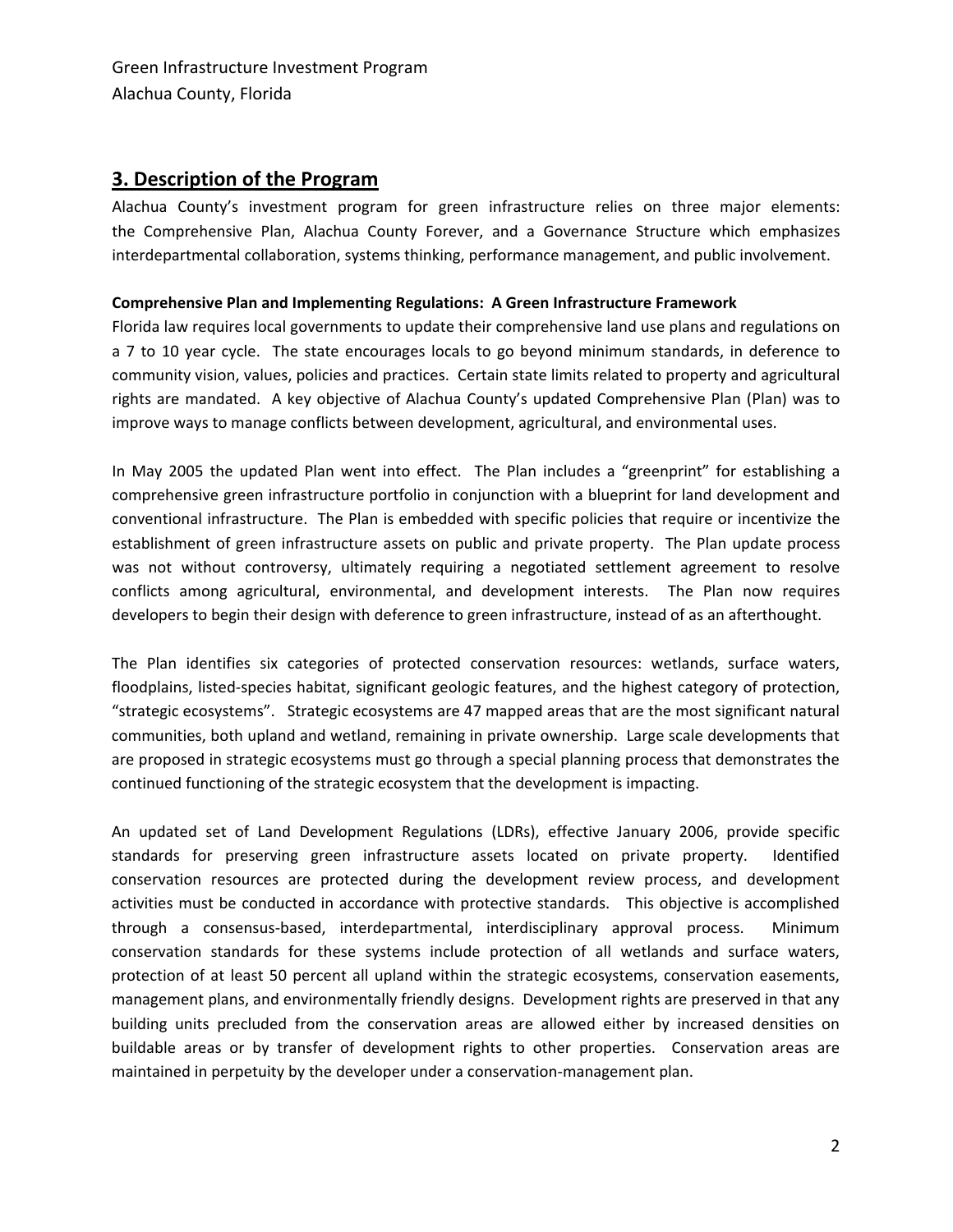Rural/Agriculture clustered subdivisions provide another alternative for establishing green infrastructure. The clustering of rural residential development protects natural and historical resources, helps promote viable agriculture, provides habitat corridors through linked open space, and reduces the cost of providing infrastructure. A minimum of 50 percent open space is required for subdivisions located in these areas. Roads constructed within a clustered subdivision are designed with the narrowest profile, sited to follow natural topography and existing terrain, and avoid removal of native trees and vegetation. Agricultural areas are further protected by a building setback required for adjacent new developments.

Alachua County has become a leader in promoting Low Impact Development (LID) practices which help reduce water pollution and increase green infrastructure. For zoning and land use, gross density is used instead of lot size requirements, therefore giving more flexibility in design and higher densities where appropriate. Flexibility in road width is provided as well as options for more water-friendly drainage such as vegetated swales instead of paved curbs and gutters for residential streets.

Incentives are provided for developers to use green infrastructure to provide more effective storm water treatment and management. When conservation areas or natural habitat does not exist on a site, the County can authorize storm water facilities to count up to 50 percent of the open space area for residential development. To obtain credit for this open space, the storm water pond must be "enhanced" to qualify as green infrastructure by incorporating biological diversity and water quality treatment beyond minimum county and state regulations. Green infrastructure design standards for storm water ponds include staged elevations and littoral area, forebays, interpretive signs, pedestrian trails, exotic species control, and increased numbers and diversity of plantings within and on the banks of treatment basins.

#### **Alachua County Forever**

Alachua County Forever (ACF) is a land conservation program to publicly acquire and protect environmentally significant lands. Though this program, the County seeks to acquire, protect and manage environmentally significant lands, protect water resources, wildlife habitat, and natural areas suitable for resource-based recreation. A key program objective is to preserve the most ecological valuable land remaining in the County. Since 2004, 11,984 acres of the highest valued lands have been preserved by Alachua County Forever.

Another objective is to maximize the leverage of local investment through acquisition and management partnerships with municipalities, regional, state, and federal governments, non‐profits, and private entities. Since 2004, two thirds of the \$58,244,630 investment for the public acquisitions has been leveraged from outside sources, exceeding our peer counties performance. ACF has leveraged local funds by applying to state and federal granting programs, acquiring lands with regional Water Management Districts, applying for transportation mitigation funds, using non‐profits to provide bridge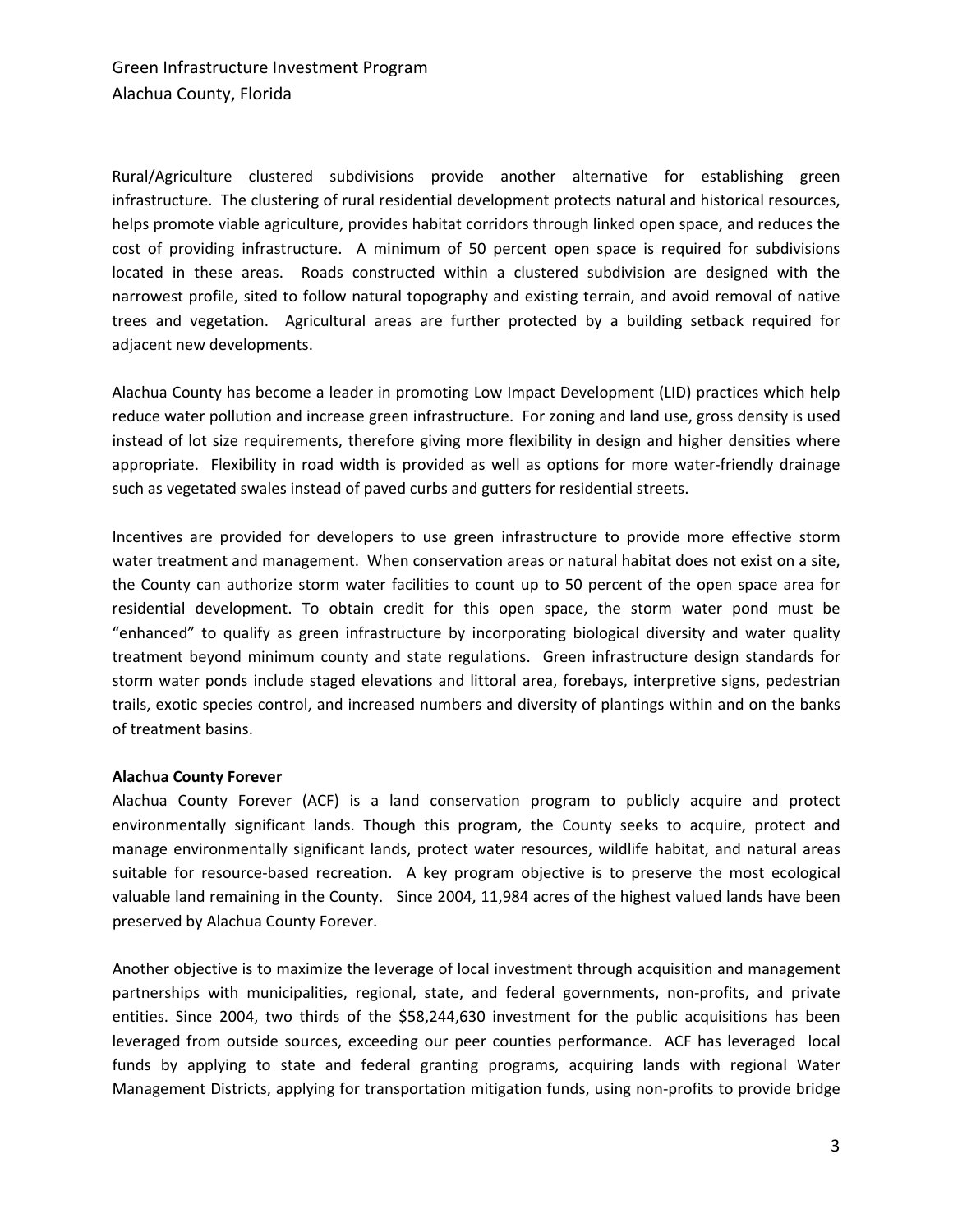loans and partnership funds, and finally, facilitating donations of land and cash that meet both donor's charitable and ACF's conservation goals. Land management of over half of the acreage acquired is being provided by partner agencies or nonprofits. The referendum allowed for a 10 percent set aside for initial capital improvements, creating a source of funds for enhancing public access to the portfolio. Debt service is paid through a 0.25 mill ad valorem tax for up to 20 years.

Citizens are actively involved in the process: from the initiative's origins, nominating properties for purchase, serving on the Land Conservation Board (LCB) or in the nascent Volunteer Conservation Corps. Appointed by the County Commission, volunteer LCB members evaluate and recommend lands to be acquired for conservation purposes. The LCB meets in noticed, evening public meetings to consider all applications. The County Commission considers every proposed acquisition in noticed, evening public hearings.

#### **Governance Structure**

Alachua County's governance structure for the green infrastructure program promotes interdepartmental collaboration, systems thinking, performance management and public involvement. The Board of County Commissioners provide vision, policy, and strategic planning for the green infrastructure investment program, final approval for ACF land acquisition purchases, comprehensive plan amendments affecting green infrastructure, implementation of land development regulations, and key advisory committee appointments.

The Community Planning Group is an interdepartmental functional group focusing on the core services of Managed Growth, Environmental Stewardship, and Economic Development. Key leadership and representation comes from the Growth Management, Environmental Protection, and Public Works Departments.

The Development Review Committee is another interdepartmental and interdisciplinary team that provides technical review and approval of development site plan submittals according to the Land Development Regulations. Technical representation is provided by the Growth Management, Environmental Protection, and Public Works Departments with ex‐officio representation from additional county departments and outside agencies.

The Environmental Protection Department is the primary County agency responsible for administrating and staffing the green infrastructure program. Three citizen advisory boards provide review and policy recommendations to the County Commission and staff. The Land Conservation Board evaluates land acquisition nominations and recommends purchases. The Environmental Protection Advisory Committee provides recommendations on watershed protection, pollution prevention, and natural resources protection. The Energy Conservation Strategies Commission provides guidance on local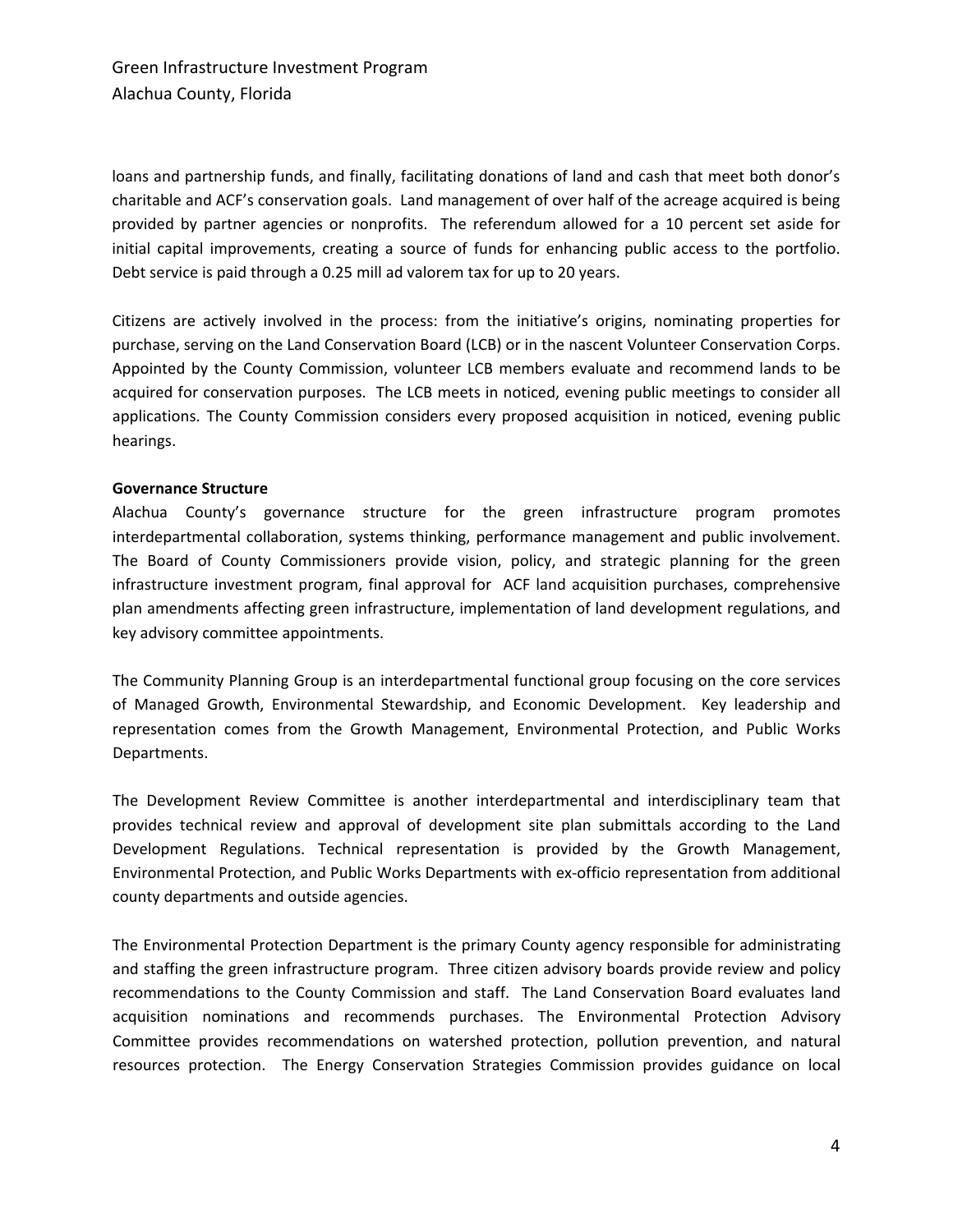climate change policy and the emerging role of green infrastructure in increasing local capacities for effective mitigation and adaption strategies.

## **4. Use of Technology**

Since 2006, a Microsoft Sharepoint® Server has been used as a web-based means of enhancing staff collaboration, data sharing, and communication regarding green infrastructure activities and processes. Sharepoint applications are used by the Community Planning Group and Development Review Committee for data, document and information sharing and archiving and management of meeting agendas. These applications reduce paperwork, duplicative data entry, and provide shared databases and digital workspaces. Recently the program has migrated to a new Microsoft Office Sharepoint Server 2007 (MOSS) which is enabling further information sharing with simple Web interfaces to typical distributed Microsoft Office ® applications such as Word, Excel, Access, Outlook, and Powerpoint.

Updates on green infrastructure program activities and progress are maintained on publicly available websites, for example Alachua County Forever posts conservation projects, the acquisition list, minutes and agendas, and other links of interest at http://www.alachuacounty.us/government/depts/epd/land/. Geographic Information System applications (e.g. ESRI Arc/Info, ArcView, and Map Objects) are used on a daily basis on a desktop level by all levels of staffing associated with the green infrastructure program. Field personnel are equipped with Global Positioning System (GPS) and air card laptops to allow direct data input into networked databases.

## **5. The Cost of the Program**

Funding for Alachua County's green infrastructure investment program is allocated to two budget cost centers: one for the public green assets managed by Alachua County Forever and the other for the private green assets evaluated by the Environmental Planning and Development Review function.

Alachua County Forever Annual Costs, Operating Budget Personal Services \$ 457,865 Operating Expenses \$ 121,751 Total \$ 579,616 Total Staffing 6.35 FTEs Cumulative Land Purchases (since 2004) County-Funded \$ 20,634,185 Partner-Funded \$ 37,610,445 Total \$ 58,244,630 Total 11,984 Acres

The Alachua County Forever program became fully operational in 2004. Major activities of the program have shifted from an initial focus on land acquisition to the current focus on establishing public access and land stewardship of acquired properties.

Over 50 percent of the acquired portfolio is managed by other entities, including municipalities, nonprofit land trusts, Water Management Districts, state agencies, and private parties.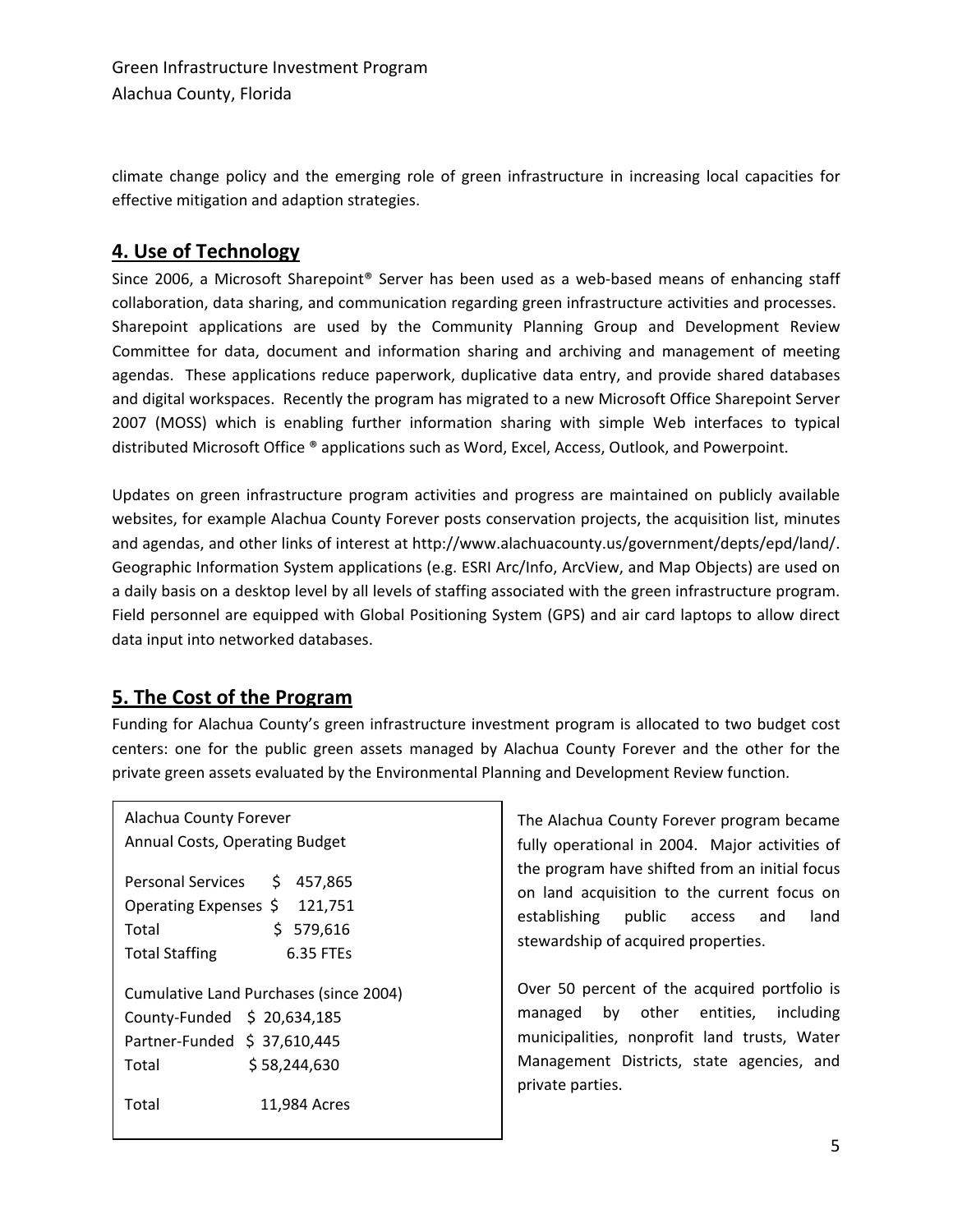Green Infrastructure Planning and Development Review (Annual Costs ) Personal Services \$ 107,410 Operating Expenses \$ 24,188 Total  $\qquad \qquad$  \$ 131,598

Total Staffing 2.0 FTEs

Budgeted program costs for the environmental planning and development review services associated with the green infrastructure program is \$ 131,598 for the fiscal year beginning October 1, 2007. Current funding sources for these services include \$ 98,598 from ad valorem taxes and \$ 33,000 from site plan application review fees, staffing support site plan and conservation area management plan review, field evaluations and verifications, and database management.

# **6. The Results/Success of the Program**

Green infrastructure program performance data is reported using web-based applications that ensure alignment of budget and performance management metrics. Alachua County Forever publishes benchmarks and measures on the web and in the budget documents available for public scrutiny. These include how well the local funds are leveraged (65 percent), what is the program administrative overhead rate (2.5 percent), how much land is acquired, and the costs of stewardship.

| Benchmarks: Alachua County Forever<br>Land Purchases (since 2004) |                                      |
|-------------------------------------------------------------------|--------------------------------------|
| County-Funded \$ 20,634,185<br>Partner-Funded \$ 37,610,445       |                                      |
| Total                                                             | \$58,244,630                         |
| <b>Total Acreage</b><br>County-managed<br>Partner-managed         | 11,984<br>4,066 acres<br>7,918 acres |

Benchmarks: Green Infrastructure Planning and Development Review (Since April, 2006)

 site plans approved totaling 1934 acres acres of green infrastructure set aside acres (11%) total impervious/ built footprint acres of total pervious developed area acres in conservation areas acres of strategic ecosystems acres of listed species habitat acres of wetlands preserved Less than  $1/20^{th}$  acre of wetlands impacted

Since April 2006, a total of 1934 acres were approved for development in 56 projects with 212 acres (11 percent) of total impervious area and 839 acres (43 percent) set aside as green infrastructure (natural areas, conservation areas, and other open space, such as community green spaces and landscaped areas). Conservation areas made up 519 acres (62 percent) of the green infrastructure set aside including the protection of 185 acres of wetlands and buffers, 300 acres of strategic ecosystem, and 151 acres of listed species habitat.